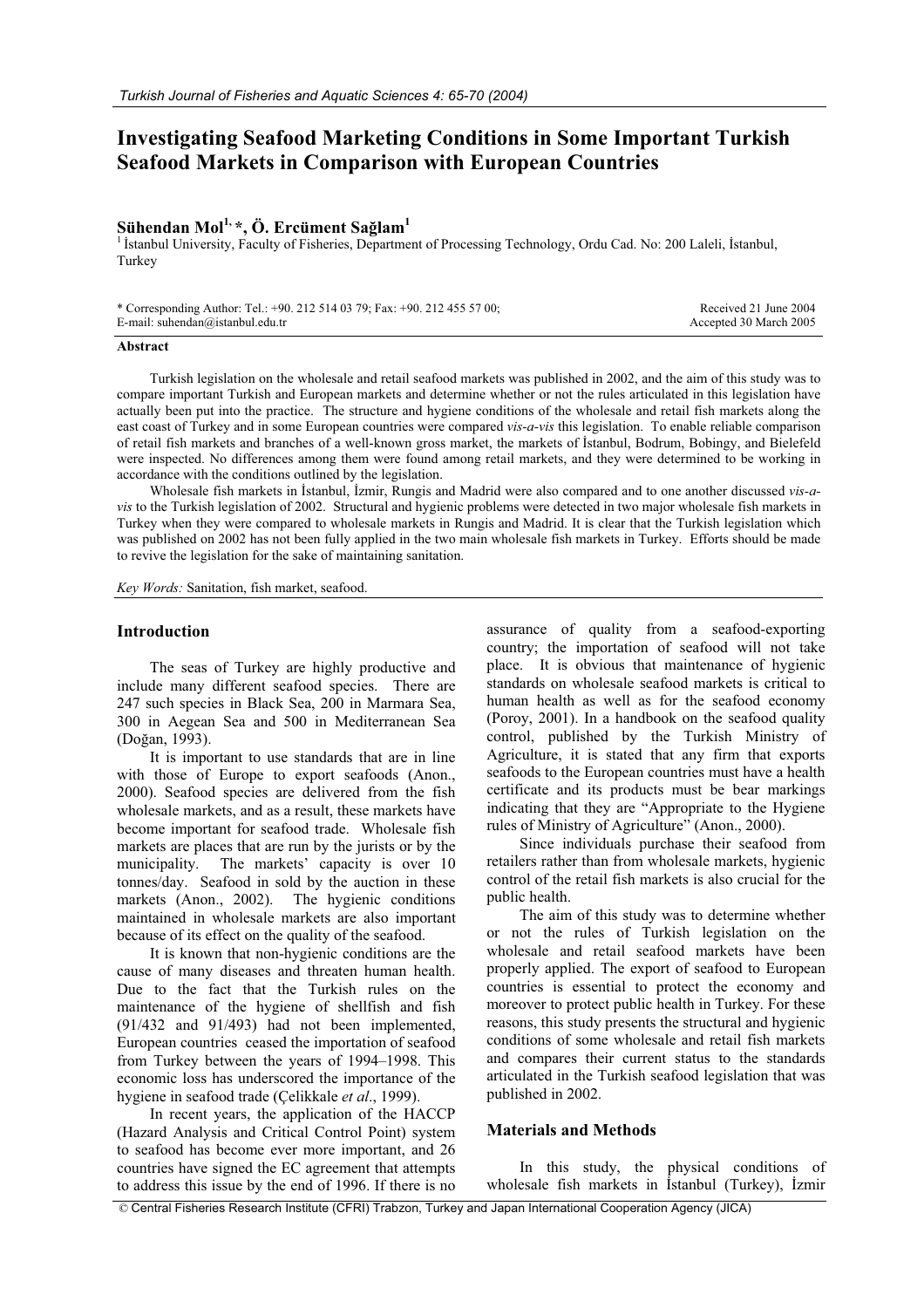(Turkey), Rungis (France), and Madrid (Spain) were investigated between the years of 2000–2003. The sanitary conditions of buildings, workers, equipments, fish boxes, and vehicles in Turkey were examined in relation to the Turkish legislation (Anon., 2002) and then compared with those of some markets in Europe. The  $4<sup>th</sup>$  unit / 9<sup>th</sup>, 10<sup>th</sup> and 11<sup>th</sup> sections and the 8<sup>th</sup> unit  $/ 26<sup>th</sup>$  section of the legislation were the main criteria used to characterize the physical conditions of wholesale fish markets (Anon., 2002).

The hygienic and structural conditions of the retail fish markets were also studied along the western coasts of Turkey or in Europe. For a reliable result, four branch of a well-known supermarket chain in İstanbul, Bodrum (Turkey), Bobigny (France) and Bielefeld (Germany) were examined and their seafood departments were compared. The hygiene of the seafood departments, equipments, and workers was examined, and the potential sources of contamination were identified and discussed in regards to the legislation (Anon., 2002).

#### **Results and Discussion**

## **Wholesale Fish Markets**

All vehicles carrying seafood to the wholesale markets had a cooling system in the wholesale fish markets of Rungis and Madrid. Some of the vehicles in the İstanbul and İzmir wholesale fish markets were

not equipped with any cooling system. Bogh and Oisson (1990) state that it is only possible to hinder microbial contamination during transport by means of a temperature control system.

Refrigeration inhibits microbial activity and retards the physical, chemical and biochemical spoilage. Growth of the pathogen bacteria slows down between  $3.3-10^{\circ}$ C, and they cannot grow below  $3.3^{\circ}$ C. Chilling decreases the mesophilic and thermophilic bacteria counts. Psychrophilic bacteria can grow between  $0-15$  °C, but they do not grow as fast at such low temperatures as they do when the temperature is  $15-45$  °C. Since seafood is perishable, it should be chilled as soon as possible after catching and must be kept chilled until the time of consumption (Varlik, 1987, Ganowiak, 1990). Investigations show that chilling systems are not available on the wholesale markets of İstanbul and İzmir, in contrast to the markets of France and in Spain (Table 1). Clearly, wholesale fish markets in Istanbul and Izmir must be equipped with the chilling systems as soon as possible.

Fish head removal, evisceration, skinning, and packaging should be carried in separate area from the one used for the storage of the seafood (Anon., 2002). However, there was no separate area made available for these purposes in either İzmir or İstanbul (Table 1). The seafood; especially mussels, sharks, rays, and anglers were being handled in the main hall of the market in spite of the recently passed legislation. In

**Table 1.** The units and their properties of the whole sale fish market

| Unit | Section | Item         | Contents of the Items                                                                                                                      | Rungis | Madrid | <i>Istanbul</i> | <i>Izmir</i>       |
|------|---------|--------------|--------------------------------------------------------------------------------------------------------------------------------------------|--------|--------|-----------------|--------------------|
| 4    | 9       | a            | The entrance of the market must be well-constructed<br>and appropriate to unload seafoods under hygienic<br>conditions                     | $^{+}$ |        |                 |                    |
|      |         | $b\&i$       | Chilled rooms must be well-constructed and it is<br>possible to monitor and record temperature                                             | $^+$   | $^+$   |                 |                    |
|      |         | $\mathbf c$  | Market place must be designed to provide selling<br>seafoods under hygienic conditions                                                     | $^+$   | $^{+}$ |                 |                    |
|      |         | d-h          | Office rooms must be present to monitor marketing                                                                                          | $\pm$  | $^{+}$ | $^{+}$          |                    |
|      |         | $\mathbf{1}$ | Separate room for handling and packaging of seafoods<br>must be present                                                                    | $^{+}$ | $^{+}$ |                 |                    |
|      |         | k            | There must be an ice-making plant in the market                                                                                            | $\pm$  | $^{+}$ | $^{+}$          |                    |
|      |         |              | There might be a retail marketing unit in the whole<br>market                                                                              |        |        |                 |                    |
|      |         | m            | There must be a separate room to keep packaging<br>materials under hygienic conditions                                                     | $^{+}$ | $^{+}$ |                 |                    |
|      |         | $\mathbf n$  | A separate unit must be present to clean and disinfect<br>the utensils and this unit should be closed to the depot<br>of the disinfectants | $^{+}$ | $^{+}$ |                 |                    |
|      |         | $\mathbf{o}$ | A refining unit must be constructed                                                                                                        |        | $^{+}$ |                 |                    |
|      |         | p            | There must be a car park in the whole market                                                                                               |        | $^{+}$ | $^{+}$          |                    |
|      |         | r            | There must be a laboratory                                                                                                                 |        | $^+$   |                 |                    |
|      |         |              | First aid room                                                                                                                             |        | $^{+}$ |                 |                    |
|      |         |              | Telecommunication, conference, repairing rooms                                                                                             |        | $^{+}$ | $^{+}$          |                    |
|      |         |              | ATM                                                                                                                                        |        | $^+$   | $^+$            |                    |
|      |         |              | Security unit                                                                                                                              |        | $^+$   | $^{+}$          | $\hspace{0.1mm} +$ |

+ The market is working under appropriate conditions according to the contents of this item.

- The market is not working under appropriate conditions according to the contents of this item.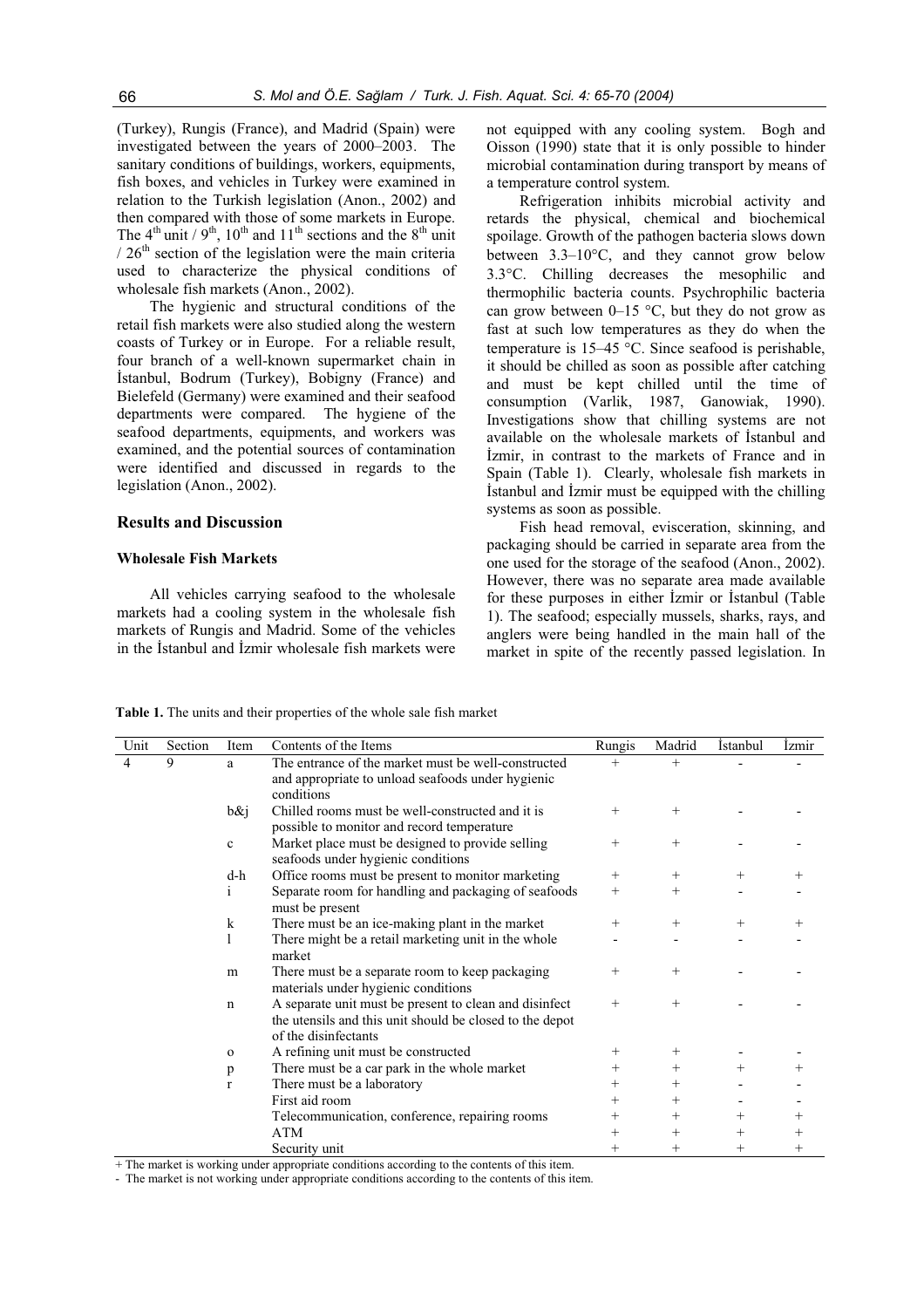the Rungis wholesale fish market, there were separate rooms in accordance with the European Union's hygienic rules (Anon., 2003). There were many construction problems found in the buildings of the İstanbul wholesale fish market (Table 2). In Turkish wholesale fish markets, fish boxes were generally laid on the floor, and this is a major cause of contamination. According to the Turkish legislation (Anon., 2002), fish boxes should be laid out on clean plastic or rustproof shelves (Table 2). These shelves should be easy to clean, smooth, and resistant to water as in the cases of the Rungis and Madrid wholesale fish markets. Furthermore, restrooms and dressing rooms were not designed to maintain hygienic conditions for the workers in Istanbul or in Izmir

(Table 2). Worker health was not found to be under control in the Turkish wholesale markets. Sometimes transport vehicles were seen in the immediate vicinity of the selling area in the markets (Table 3) in Turkey. The proximity of transport vehicles to the seafood as it was being sold had the potential to lead to more contamination, and this problem should be remedied in as short a short time as possible. The wholesale markets in *İzmir*, Rungis and Madrid were constructed suitably to avoid such contamination.

Despite the new legislation (no. 24790) concerning hygienic conditions for wholesale and retail seafood markets (Anon., 2002), wooden boxes were still being used for carrying seafood in İstanbul and İzmir wholesale fish markets (Table 3).

**Table 2.** The minimum physical and substructural properties of the whole sale fish market

| Unit           | Section | Item         | Contents of the Items                                                                                                 | Rungis          | Madrid | Istanbul | Izmir  |
|----------------|---------|--------------|-----------------------------------------------------------------------------------------------------------------------|-----------------|--------|----------|--------|
| $\overline{4}$ | 10      | $\mathbf{a}$ | Around of the building must be well-constructed                                                                       | $^{+}$          | $^{+}$ |          |        |
|                |         | b            | Market place must be surrounded with the walls<br>1.5 m in height least.                                              | $^{+}$          | $^{+}$ | $^{+}$   | $^{+}$ |
|                |         | $\mathbf c$  | Market must be constructed as a closed area and                                                                       | $^{+}$          | $^{+}$ |          |        |
|                |         |              | a ventilation system must be included.                                                                                |                 |        |          |        |
|                |         | d            | The whole market might be closed by the<br>government when it is not appropriate to the<br>rules.                     | $^{+}$          | $^{+}$ | $^{+}$   | $^{+}$ |
|                |         | e            | The waste must be thrown under hygienic<br>conditions without any damage to the public<br>health                      | $^{+}$          | $^{+}$ |          |        |
|                |         | $\mathbf f$  | The temperature monitoring system must be<br>included if there are freezing units                                     | $^{+}$          | $^{+}$ |          |        |
|                |         | g            | The appropriate lightening in the market must be<br>appropriate.                                                      | $^{+}$          | $+$    | $^{+}$   | $^{+}$ |
|                |         | h            | The walls and ceiling of the market must be well<br>constructed and there shouldn't be space<br>between them          | $\! + \!\!\!\!$ | $^{+}$ |          |        |
|                |         | $\mathbf{i}$ | The floor must be easy to wash, water resist and<br>smooth                                                            | $^{+}$          | $^{+}$ |          |        |
|                |         | j            | The floor must be water resist, easy to clean and<br>discharging of water must be simple                              | $^{+}$          | $^{+}$ |          |        |
|                |         | k            | The doors and windows must be constructed<br>with a stainless materials and screens must be<br>fitted against insects |                 |        |          |        |
|                |         | 1            | The entrance and exit of the product to the whole<br>market must be separate                                          | $^{+}$          | $^{+}$ |          |        |
|                |         | m-n          | The restrooms and dressing rooms must be<br>designed to maintain the hygienic conditions of<br>the workers            | $\! + \!\!\!\!$ | $^{+}$ |          |        |
|                |         | $\mathbf{o}$ | Insect, pest and bird control must be planned and<br>performed                                                        | $^+$            | $^{+}$ |          |        |
|                |         | p            | There must be signs on the walls to warn and<br>educate staff                                                         | $^{+}$          | $^{+}$ |          |        |
|                |         | $\mathbf r$  | There must be a system to provide:                                                                                    |                 |        |          |        |
|                |         |              | Drinking water and                                                                                                    | $^{+}$          | $^{+}$ | $^{+}$   | $^+$   |
|                |         |              | Clean sea water in the whole market                                                                                   |                 |        |          |        |
|                |         | ${\bf S}$    | There must be waste carrying vehicles and if the                                                                      |                 |        |          |        |
|                |         |              | wastes can not be transported daily, there must<br>be a chilled room to store them                                    |                 |        |          |        |
|                |         | t            | The fish boxes must be plastic, straphore or<br>stainless; and they should be displayed on the                        | $\! + \!\!\!\!$ | $^{+}$ | $\ast$   | $\ast$ |
|                |         |              | easy to clean platform                                                                                                |                 |        |          |        |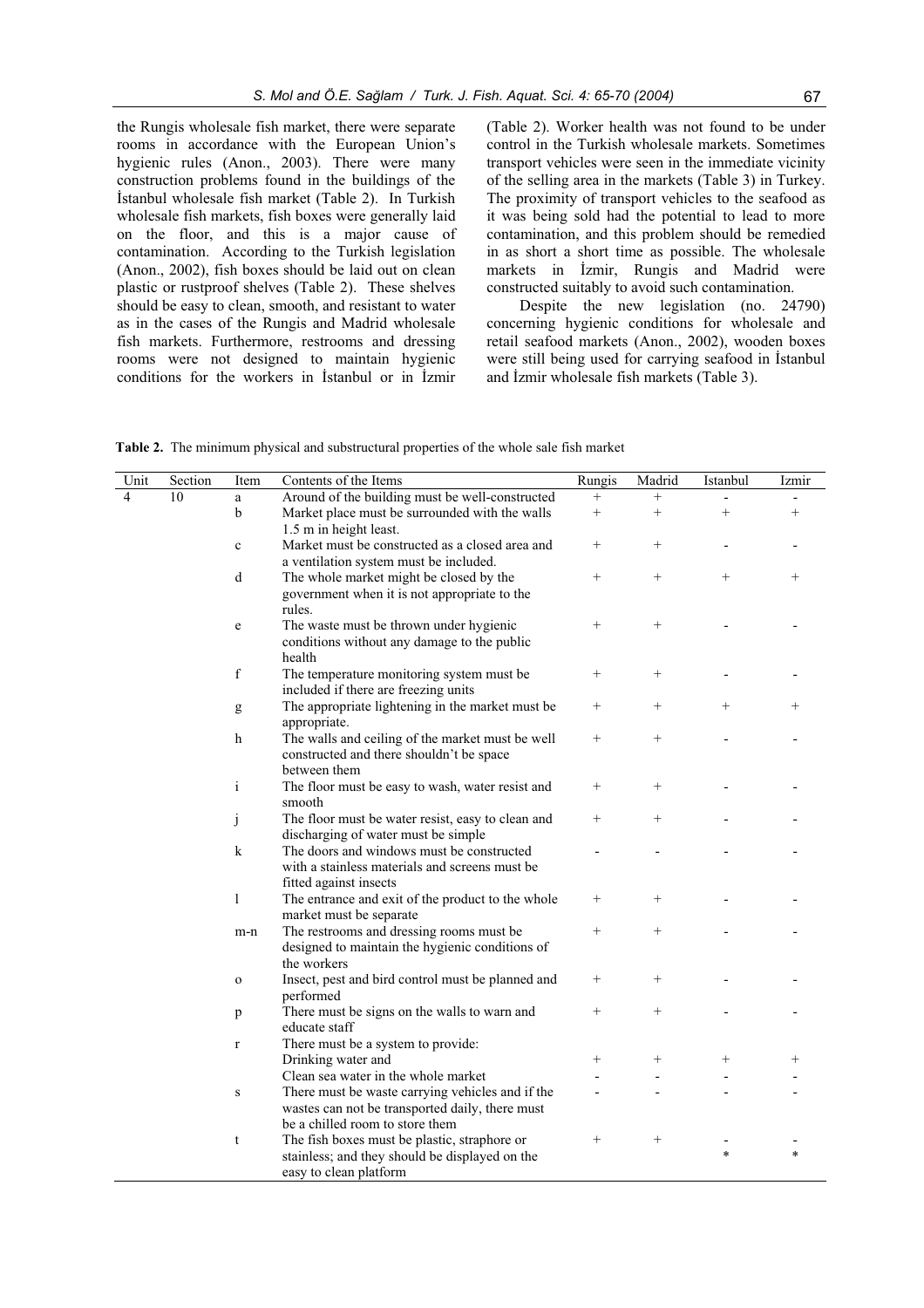| Unit                    | Section | Item         | Contents of the Items                                  | Rungis          | Madrid           | <i>istanbul</i> | İzmir |
|-------------------------|---------|--------------|--------------------------------------------------------|-----------------|------------------|-----------------|-------|
| $\overline{\mathbf{4}}$ | 11      | a            | Seafood whole market must be used only for the         | $^{+}$          | $^{+}$           | $^{+}$          | $+$   |
|                         |         |              | trade, storage and processing/packaging (when          |                 |                  |                 |       |
|                         |         |              | necessary) of seafoods                                 |                 |                  |                 |       |
|                         |         | $\mathbf b$  | Eviscerating, gutting, cleaning, washing and icing     |                 | $\boldsymbol{+}$ |                 |       |
|                         |         |              | must be processed in a separate area; not in the       |                 |                  |                 |       |
|                         |         |              | offices or in the marketing place                      |                 |                  |                 |       |
|                         |         | $\mathbf c$  | Wooden boxes and equipments must not be used           | $^{+}$          |                  |                 |       |
|                         |         |              | when contact to the fish directly                      |                 |                  |                 |       |
|                         |         | d            | Only one kind of seafood must be present in each       | $\! + \!\!\!\!$ |                  |                 |       |
|                         |         |              | box                                                    |                 |                  |                 |       |
|                         |         | e            | The plastic boxes should be cleaned and disinfected    | $^{+}$          | $^{+}$           |                 |       |
|                         |         |              | after using                                            |                 |                  |                 |       |
|                         |         | $\mathbf f$  | When keeping seafoods alive, flowing and draining      | $-**$           | _**              | -**             | _**   |
|                         |         |              | clean water systems must be provided to maintain       |                 |                  |                 |       |
|                         |         |              | the best living conditions                             |                 |                  |                 |       |
|                         |         | g            | Vehicles in the market must not be allowed since       | $^{+}$          | $^{+}$           |                 |       |
|                         |         |              | they destroy the quality of seafoods with exhaust      |                 |                  |                 |       |
|                         |         |              | fumes                                                  |                 |                  |                 |       |
|                         |         | $\mathbf h$  | Cleaning must be planned and recorded before and       | $^{+}$          | $^{+}$           |                 |       |
|                         |         |              | after the marketing                                    |                 |                  |                 |       |
|                         |         | $\mathbf{i}$ | All the staff must wear white clothes and boots; and   | $^{+}$          | $^{+}$           |                 |       |
|                         |         |              | use ID card                                            |                 |                  |                 |       |
|                         |         | j            | Entrance of the visitors to the whole market must      | $^{+}$          | $^{+}$           |                 |       |
|                         |         |              | be under the control and they must wear boots and      |                 |                  |                 |       |
|                         |         |              | white clothes                                          |                 |                  |                 |       |
|                         |         | $\mathbf k$  | Check up must be applied in every 3 months to          | $^{+}$          |                  |                 |       |
|                         |         |              | control the health of the workers in whole market      |                 |                  |                 |       |
|                         |         | $\mathbf{1}$ | Vehicles must not enter in the market place            | $^{+}$          | $^{+}$           |                 |       |
|                         |         | m            | Unloading seafoods must be as fast as possible and     | $^{+}$          | $^{+}$           |                 |       |
|                         |         |              | they must be transported to the chilled room           |                 |                  |                 |       |
|                         |         |              | quickly                                                |                 |                  |                 |       |
|                         |         | $\mathbf n$  | Unloading equipments must be easy to clean and         | $^{+}$          | $^{+}$           |                 |       |
|                         |         |              | they should be kept under proper conditions            |                 |                  |                 |       |
|                         |         | $\mathbf O$  | Utensils and equipments must be easy to clean,         | $\! + \!\!\!\!$ | $^{+}$           |                 |       |
|                         |         |              | smooth, stainless and must be always kept clean.       |                 |                  |                 |       |
|                         |         |              | They must be acid, alkali, salt, heat and vapor resist |                 |                  |                 |       |
|                         |         | p            | Packaging materials must be approved by the            | $^{+}$          | $^{+}$           |                 |       |
|                         |         |              | government                                             |                 |                  |                 |       |

**Table 3.** The minimum technical and hygienic properties of the wholesale fish market

+ The market is working under appropriate conditions according to the contents of this item.

- The market is not working under appropriate conditions according to the contents of this item.

\*\* Non of these markets try to keep seafoods alive

 Fishermen prefer wooden boxes because they are cheaper than plastic ones. However, wooden boxes can easily be contaminated by blood, scales, and dirt. Carrying containers should be water tight, smooth, and easy to clean (Aran, 1993). Plastic containers and boxes should be used in Turkey, as they are in the Rungis and Madrid wholesale markets, and the containers must be cleaned and disinfected after each use.

Workers were wearing plastic boots and white coats in the Rungis wholesale fish market, but workers in other markets were not dressed in such protective clothing (Table 3). The Turkish legislation (Anon., 2002) specifically requires that all the workers be dressed in white clothes and plastic boots,

and that they wear an identity card somewhere on their clothes.

### **Retail Fish Markets**

Four branches of a well-known supermarket chain in İstanbul (Turkey), Bodrum (Turkey), Bobigny (France) and Bielefeld (Germany) were inspected and their seafood departments were compared to one another. The floors of the markets in Bobigny and Bielefeld were covered with epoxy, while ceramic was preferred in Istanbul and Bodrum. The walls of the supermarkets and the equipment were easy to clean, and the workers were dressed properly in all cases (Table 4).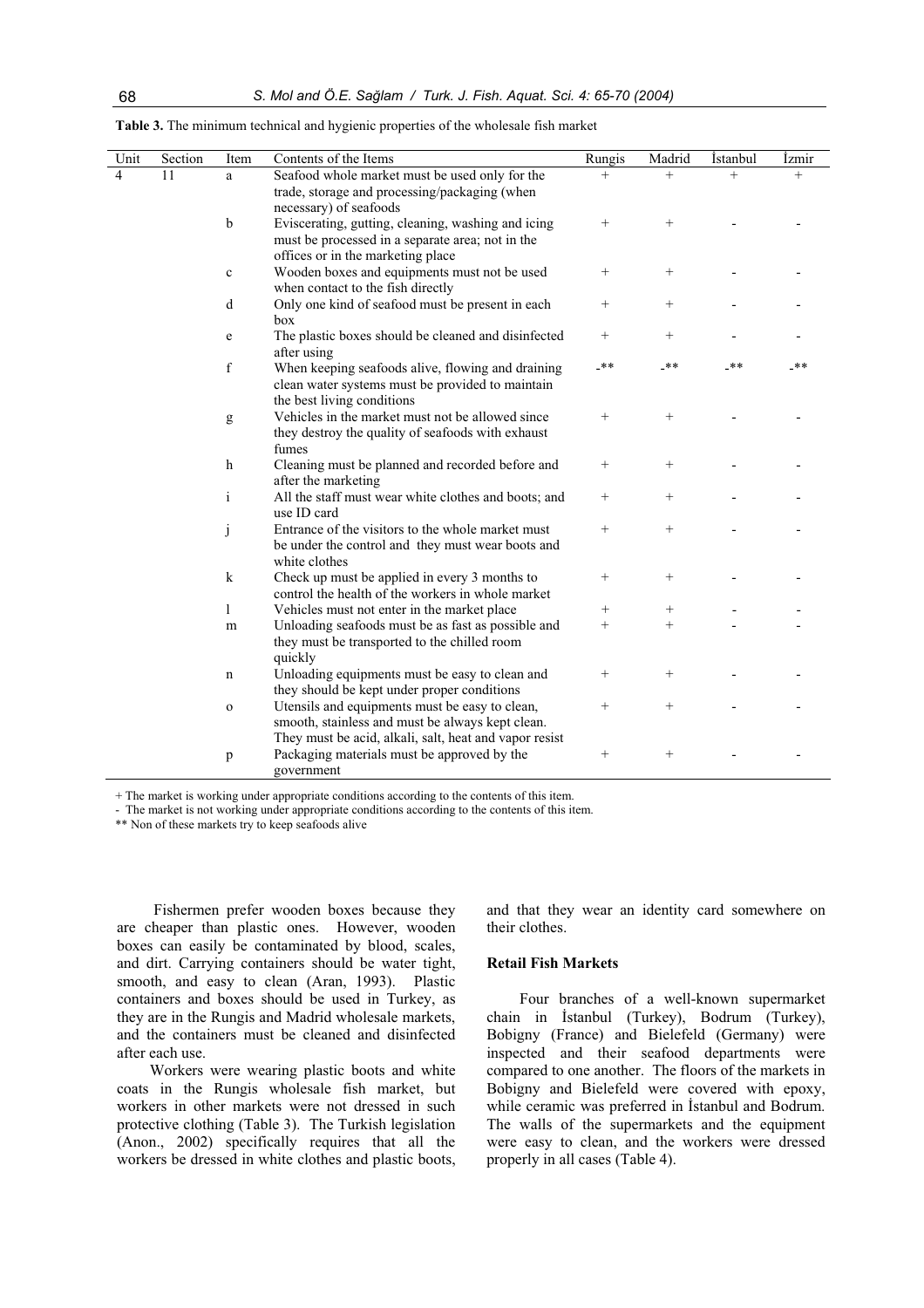| Unit           | Section | Item         | Contents of the Items                                                                                                                                                                                                                                                                     | Bobigny | Bielefeld       | <i>istanbul</i> | Bodrum          |
|----------------|---------|--------------|-------------------------------------------------------------------------------------------------------------------------------------------------------------------------------------------------------------------------------------------------------------------------------------------|---------|-----------------|-----------------|-----------------|
| $\overline{8}$ | 26      | a            | The walls must be easy to clean, smooth and should be<br>always kept clean                                                                                                                                                                                                                | $^{+}$  | $+$             | $^{+}$          | $^{+}$          |
|                |         | $\mathbf b$  | Market area must be ventilated, lightening must be proper<br>and it must not change the color of the products                                                                                                                                                                             | $^{+}$  | $^{+}$          | $^{+}$          | $\! +$          |
|                |         | $\mathbf c$  | Restrooms must not be near to the marketing and/or<br>packaging area. There must be liquid soap, paper towel,<br>cold/warm water and foot-controlled taps in the restroom                                                                                                                 | $^{+}$  | $^{+}$          | $^{+}$          | $^{+}$          |
|                |         | d            | Chilled rooms must be present and the seafoods should<br>be kept in these rooms after/before marketing                                                                                                                                                                                    | $^{+}$  | $^{+}$          | $^{+}$          | $^{+}$          |
|                |         | e            | A separate room must be present for cleaning and for the<br>disinfection of utensils. Detergents must be kept in a<br>separate unit                                                                                                                                                       | $^{+}$  | $^{+}$          |                 | $\! +$          |
|                |         | $\mathbf f$  | Seafoods must be displayed in semi-closed, and humid<br>shelves between 0-4°C                                                                                                                                                                                                             | $^{+}$  |                 | $\! + \!\!\!\!$ | $\! + \!\!\!\!$ |
|                |         | g            | Wooden equipments must not be used for displaying,<br>packaging or for another purpose                                                                                                                                                                                                    | $^{+}$  | $^{+}$          |                 | $^{+}$          |
|                |         | $\mathbf h$  | All the equipments must be easy to clean, smooth,<br>stainless and disinfection must be possible                                                                                                                                                                                          | $^{+}$  | $^{+}$          | $^{+}$          | $^{+}$          |
|                |         | $\mathbf{i}$ | Packaging material must be approved by the government                                                                                                                                                                                                                                     | $^{+}$  | $^{+}$          | $^{+}$          | $^{+}$          |
|                |         | j            | Clean/dirty water systems and a separate, hygienic unit<br>must be present for gutting and eviscerating operations of<br>seafoods; the equipments must be stainless and<br>disinfection must be possible. Wastes must be removed<br>daily and waste boxes must be cleaned and disinfected | $^{+}$  | $^{+}$          | $^{+}$          | $+$             |
|                |         | $\bf k$      | The water and ice must have drinkable quality                                                                                                                                                                                                                                             | $^{+}$  | $^{+}$          | $^{+}$          | $^{+}$          |
|                |         | $1-m$        | Informative labels and the prices of the products must be<br>present                                                                                                                                                                                                                      | $^{+}$  | $+$             | $^{+}$          | $^{+}$          |
|                |         | n            | Check up must be done 3 months periods to control the<br>health of the workers                                                                                                                                                                                                            | $^{+}$  | $^{+}$          | $^{+}$          | $\! +$          |
|                |         | $\mathbf{o}$ | All the workers must keep hygiene procedures and they<br>must wear according to these rules                                                                                                                                                                                               | $^{+}$  | $^{+}$          | $^{+}$          | $^{+}$          |
|                |         | p            | Insects and pests must be controlled systematically and<br>proper equipments must be present to kill them                                                                                                                                                                                 | $^{+}$  | $^{+}$          |                 | $\! +$          |
|                |         | $\mathbf r$  | There must not be animals in the market except the<br>seafoods in the aquarium                                                                                                                                                                                                            | $^{+}$  | $^{+}$          | $^{+}$          | $\! +$          |
|                |         | S            | Public health must not be considered during the<br>marketing                                                                                                                                                                                                                              | $^{+}$  | $^{+}$          | $^{+}$          | $^{+}$          |
|                |         | t            | Waste must be removed under hygienic conditions<br>without any damage to the public health                                                                                                                                                                                                | $^{+}$  | $^{+}$          |                 | $\! +$          |
|                |         | u            | First aid kit must be present                                                                                                                                                                                                                                                             | $^{+}$  | $\! + \!\!\!\!$ | $^{+}$          | $^{+}$          |
|                |         | $\mathbf{V}$ | Persons graduated from fishery, veterinary, or food<br>faculties must work at the markets selling over 10 tones<br>of seafoods per year                                                                                                                                                   | $^{+}$  | $^{+}$          | $^{+}$          | $+$             |

**Table 4.** Technical and hygienic properties of the retail fish markets

+ The market is working under appropriate conditions according to the contents of this item.

- The market is not working under appropriate conditions according to the contents of this item.

In Bodrum and Bielefeld, vehicles unloaded seafoods directly to the chilled area of the market. However, in Istanbul and Bobigny, there were distance between the unloading area and the chilled rooms of the market that could lead to contamination of the seafood.

Restrooms were located away from the seafood departments, and there was a system of foot controls in place to operate the taps in all of the supermarket restrooms. In every case, chemical solutions were available for the disinfection of boots and hands; wearing plastic boots, gloves, white coats and caps were obligatory for the workers. Routine health checks of the workers were the responsibility of the administration in all markets (Table 4).

It was also found that, showers for the workers are only obligatory in Bodrum and İstanbul retail fish markets. It is widely known that workers must have

good personal hygiene to make it possible to maintain proper hygiene in the market and in the product (Yücel, 1991).

In Bielefeld (Germany), customers were prohibited from entering the fish department. This is an advisable policy to prevent seafood from becoming contaminated, since customers may carry microorganisms that could damage the products.

Automatic doors or plastic screens were used in all of these markets, freeing workers from having to use their hands to open the doors. This is essential for the maintenance of hygiene (Yücel, 1991).

#### **Conclusion**

In this study, it was found that among several branches of a well-known supermarket chain in İstanbul (Turkey), Bodrum (Turkey), Bobigny